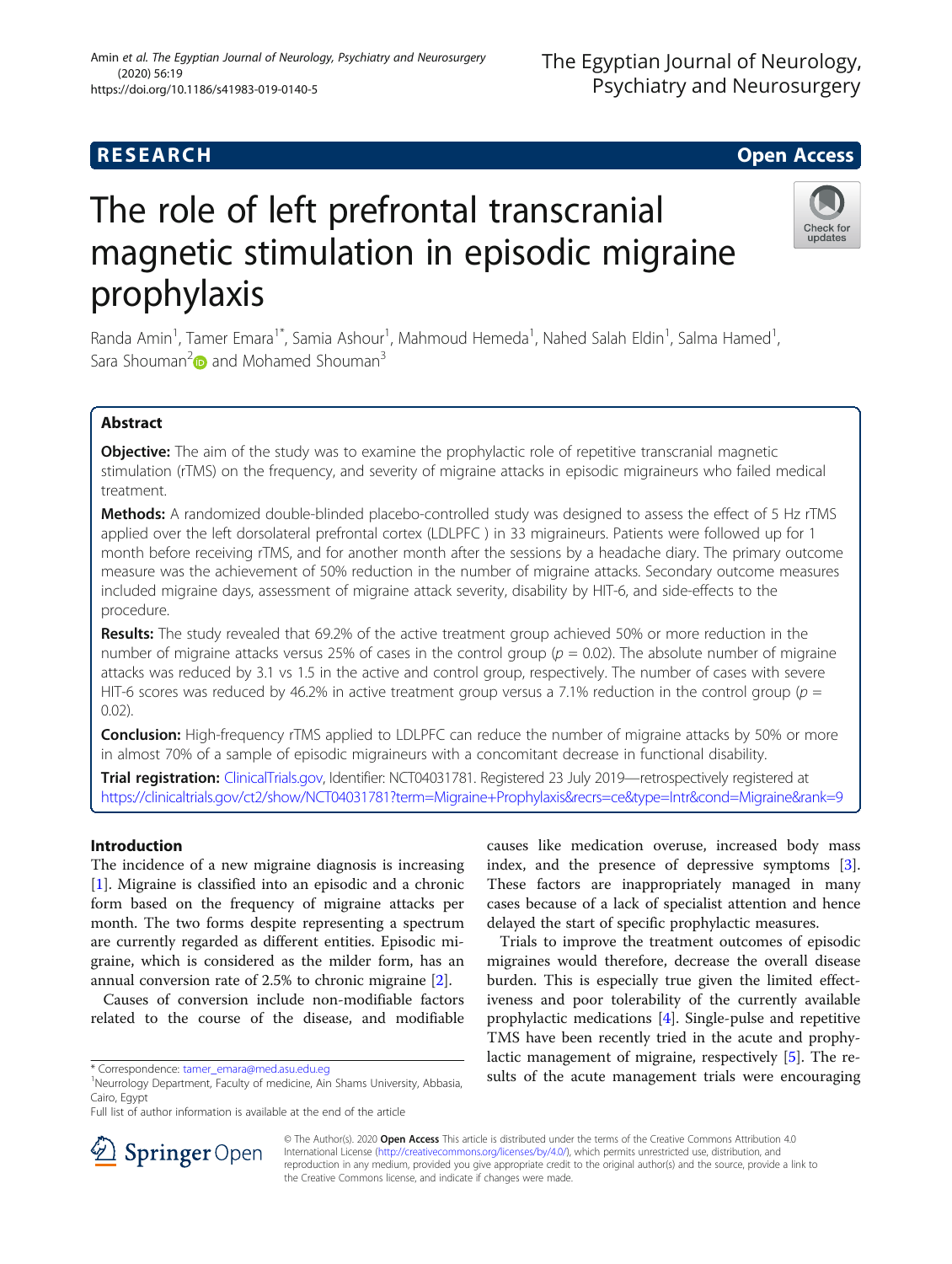[[6\]](#page-4-0). However, most of the work done on the prophylactic role of rTMS targeted chronic migraineurs with conflicting results, apart from one study that recruited episodic and chronic migraineurs and reported positive results [[7](#page-4-0)–[9\]](#page-4-0).

In an effort towards resolving this conflict and clarifying the best responders to rTMS, we decided to work only on cases with episodic migraine. So, this placebocontrolled pilot study examined the prophylactic role of LDLPFC high-frequency rTMS in a group of episodic migraineurs.

## Methods

### Patient selection

Thirty-three consecutive cases diagnosed as episodic migraine with or without aura according to the ICHD third edition, with a headache frequency of 4–14 per month for the last 6 months and older than 16 years were recruited from the neurology and headache clinics in Ain Shams University Hospitals. All patients had either an unsatisfactory response, declined or were intolerant to at least two prophylactic medications [[10](#page-4-0)].

Patients with past or family history of seizures, other chronic pain disorders, severe depression (Beck Depression Inventory of 30 or more), other significant neurologic or psychiatric diagnosis including substance misuse, metal implants in the head, pregnant or breastfeeding ladies, or prior experience with TMS were excluded.

The patients were randomized through dark sealed envelopes into an active group ( $n = 14$ ) or a sham group ( $n = 14$ ) = 19). The baseline and follow up assessments were done by two experienced neurologists. Both neurologists as well as the patients were blinded to the type of stimulation. Two well-trained technicians delivered the sessions. They were not involved in patient assessments, follow-up, or data analysis. Four patients dropped out during the treatment phase and follow-up (three from the control group and one from the active treatment group) due to lack of response and travel.

#### Determining cortical excitability

Magnetic stimulation was administered with a Dantec MagLite stimulator (Dantec Corporation, Skovlunde, Denmark), using a figure-of-eight (MC-B70) coil. The handle of the coil was placed on the left hemisphere posterior to the midline at a 45° angle then moved forwards at 1-cm steps. Once the hot spot was identified, the motor threshold (MT) was determined as the lowest stimulation intensity that produces a visible abduction of the right thumb. This procedure was repeated before every rTMS session.

LDLPFC was localized five centimeters anterior to the hot spot [[11](#page-4-0)].

## **Treatments**

The active treatment group received 5 rTMS sessions, delivered over one week. Each rTMS session consisted of a single train of 900 total pulses over 3 min duration given at 5-Hz frequency and 100% motor threshold intensity. Sham rTMS was given with the same stimulation frequency at a fixed intensity of 50% of the machine output. The coil was held perpendicular to the brain surface over the left DLPFC site. There was no change in the treatments received by the patients for 2 months before active enrollment and during the study period.

#### **Assessments**

Patients were followed up for one month before receiving rTMS, and for another month after the sessions by a headache diary. The primary outcome measure was defined as the reduction of migraine attack frequency by at least 50% after rTMS sessions. Secondary outcome measures included migraine days, number of abortive pills used per month, the intensity of pain that was assessed using the 0 to 10 Numeric Pain Rating Scale (NPRS), and the duration of migraine attacks. Severe migraine days were defined as those with NPRS more than 7. For all the aforementioned migraine severity parameters, a 50% reduction was defined as the treatment target and was calculated together with the absolute reduction or change is a certain parameter. Functional disability was measured using the HIT-6 score. Severe HIT-6 was defined as a score of 60 or more  $[12]$  $[12]$  $[12]$ . A clinically significant change in the HIT-6 was defined as a change of 5 points or more [\[13](#page-4-0)].

#### Statistical methods

The data was analyzed with SPSS (Statistical Package for Social Science) version 20. Descriptive statistics were displayed as mean  $\pm$  standard deviation (SD) for continuous data and case count and percentage for categorical data. The statistical tests used for inter-group comparisons were the chi-square and the independent samples  $t$  test. Within-group comparisons were done using the paired  $t$  test. The level of statistical significance  $p$  value was set at 0.05.

#### Data availability

Anonymized data of patients not published within this article will be made available by request from any qualified investigator.

## Results

The demographic and clinical characteristics of the studied sample are shown in Table [1.](#page-2-0) There were no significant differences between patients in the two studied groups at baseline. Although the two groups showed a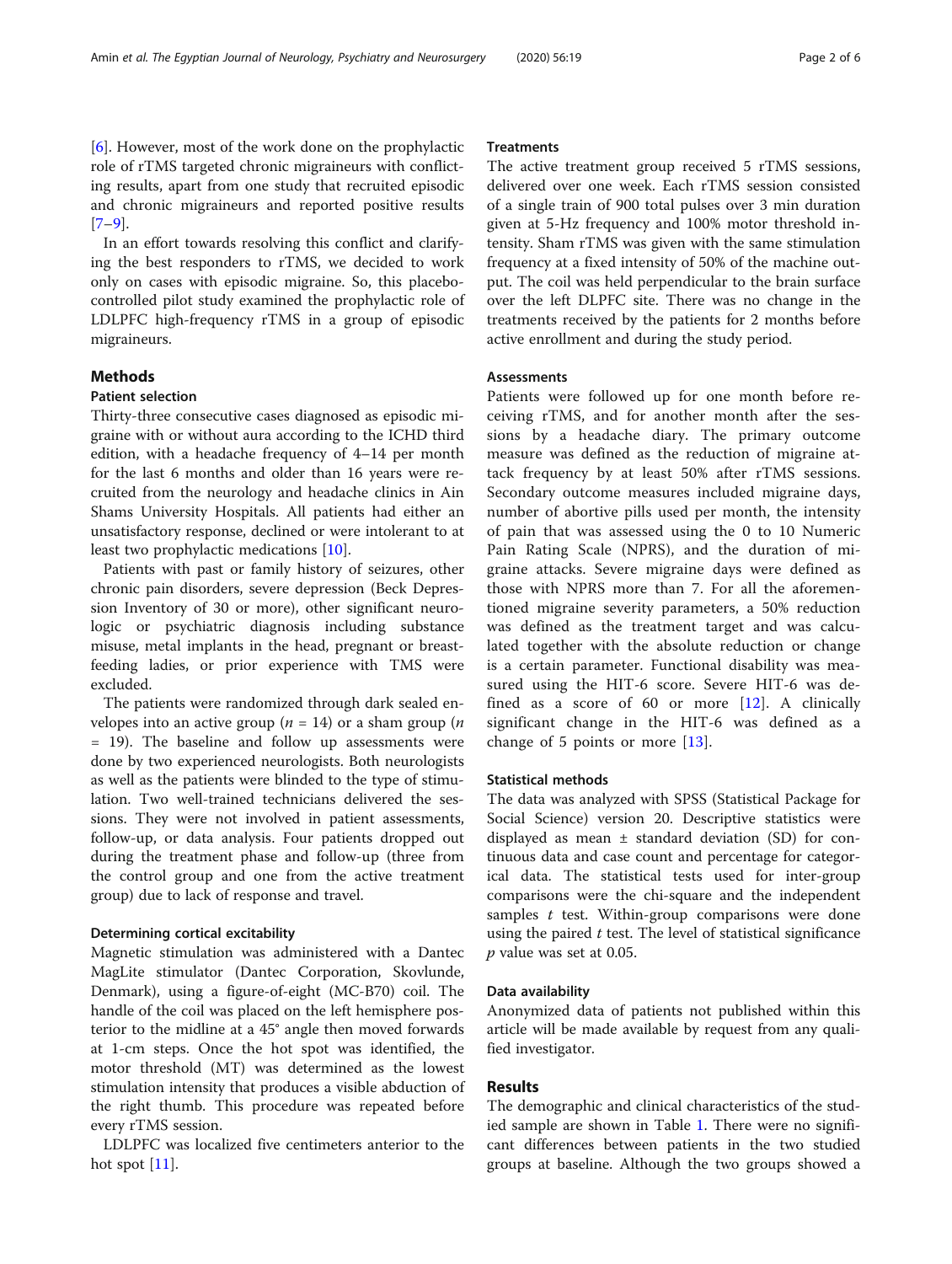in 69.2% (9/13 cases) of the active treatment group versus a 25% (4/16) ( $p = 0.02$ ) and 31.2% reduction (5/16)  $(p = 0.048)$  in the control group in both outcome measures, respectively. The severe migraine days were reduced by a minimum of 50% in 84.6% (11/13) cases in the active versus 50% (8/16) in the control group ( $p =$ 0.058) (Table [3\)](#page-3-0).

Regarding the migraine attack characteristics, there was no significant difference between the two treatment groups. A 50% reduction in the attack duration and intensity of pain was only achieved in four cases (3 active; 1 control) for both parameters. The absolute reduction in the duration of a single attack was similar between the two treatment groups (active  $2.7(3.1)$  vs control  $2.6(2.9)$ ), while for NPRS, the active group was better  $(2.1(1.8), \text{ vs } 1.3(1.2) \text{ for the con-}$ trol group). More cases in the active group (46.2%, 6/ 13) achieved a 50% reduction in the number of abortive pills used when compared to the control group (31.2%, 5/16). The difference was not statistically sigigh ( $p = 0.3$ ). Also, the mean decline in of pills was similar in both groups (active  $(1.5.9(7.9))$  (Table [3\)](#page-3-0).

significant decrease in disability as mea-5 points reduction in HIT-6 score was 4.6% (11/13) of active cases vs 50% 8/16 of 0.058). The absolute HIT-6 score reduction 1) vs  $6.1(5.2)$  in the active and control ctively. The number of patients with severe  $(60$  or more) was reduced by  $46.2\%$   $(6/13)$ active treatment group and by only 7.1% in the control group ( $p = 0.02$ ).

a chronic brain disease with an episodic entation  $[14]$  $[14]$ . The baseline hyperexcitabildecreased by prophylactic treatment  $[16]$  $[16]$ asive brain stimulation  $[17]$  $[17]$ , usually with nt reduction in attack frequency. A recent d that a single pulse of TMS decreased trigeminothalamic and thalamocortical

<span id="page-2-0"></span>

|  | Amin et al. The Egyptian Journal of Neurology, Psychiatry and Neurosurgery |  | 12020130.19 |  |
|--|----------------------------------------------------------------------------|--|-------------|--|
|  |                                                                            |  |             |  |
|  |                                                                            |  |             |  |

Active  $(n = 14)$  Control  $(n = 19)$ 

17 (89.5)

2 (10.5%)

 $\Omega$ 

|                                                                                                                                                                                                                                                                             | Baseline    | Follow-up   | $p$ value                                                                                         |
|-----------------------------------------------------------------------------------------------------------------------------------------------------------------------------------------------------------------------------------------------------------------------------|-------------|-------------|---------------------------------------------------------------------------------------------------|
|                                                                                                                                                                                                                                                                             | Active      |             |                                                                                                   |
| <b>Table 2</b> Follow up of the two treatment groups                                                                                                                                                                                                                        |             |             |                                                                                                   |
| significant improvement in almost all the follow-up pa-<br>rameters, the magnitude of improvement was greater in<br>the active treatment group (Table 2).<br>Regarding the inter-group comparisons, a 50% reduc-<br>tion in migraine attacks and migraine days was achieved |             |             | clinical prese<br>ity $[15]$ is d<br>and non-inva<br>a concomitar<br>study showed<br>firing<br>in |
| Mean (SD) or patient numbers (percentage), NPRS Numeric Pain Rating Scale,<br>HIT Headache Impact Test<br><sup>a</sup> Hours<br><sup>b</sup> NPRS of 7                                                                                                                      |             |             | <b>Discussion</b><br>Migraine is a                                                                |
| Number of abortive pills                                                                                                                                                                                                                                                    | 15.9 (11.8) | 13.8 (9.5)  | $(1/14 \text{ cases})$ is                                                                         |
| Severe HIT-6 (60 or more)                                                                                                                                                                                                                                                   | 13 (92.9%)  | 14 (73.7%)  | cases) in the                                                                                     |
| $HIT-6$                                                                                                                                                                                                                                                                     | 73.2 (5.7)  | 70.6 (8.1)  | HIT-6 score                                                                                       |
| Severe migraine daysb                                                                                                                                                                                                                                                       | 7.2(1.8)    | 8.2(3.2)    | groups, respe                                                                                     |
| Migraine days                                                                                                                                                                                                                                                               | 9.3         | (1.9)       | controls ( $p =$<br>was 15.3(13.                                                                  |
| Pain intensity (NPRS)                                                                                                                                                                                                                                                       | 8.6(1.5)    | 9.1(1.2)    | achieved in 8                                                                                     |
| Migraine attack duration <sup>a</sup>                                                                                                                                                                                                                                       | 15.8 (16.4) | 19.3 (20.4) | sured by a                                                                                        |
| Migraine attack frequency                                                                                                                                                                                                                                                   | 8.2(2.4)    | 7.3(2.9)    | A clinically                                                                                      |
| Cinnarizine                                                                                                                                                                                                                                                                 | $\Omega$    | 1           | $6(5.1)$ vs con                                                                                   |
| Valproate Na                                                                                                                                                                                                                                                                | $\Omega$    | 1           | nificant thou<br>the number                                                                       |
| Topiramate                                                                                                                                                                                                                                                                  | $\Omega$    | 1           | (51.270, 5/10)                                                                                    |

| Table 1 Baseline characteristics of patients in the two studied |  |
|-----------------------------------------------------------------|--|
| groups                                                          |  |

9 (64.3%)

2 (14.3%)

3 (21.4%)

Use of prophylaxis 4 (28.6%) 6 (31.6%) Propranolol 3 3 3 Amitryptiline 1 0

Age 37.4 (11.7) 32.2 (9.8) Females 13 (92.9%) 15 Family history of migraine  $6(42.9%)$  8 (42.1%) Disease duration (years)  $8.5(6)$   $7(4)$ Migraine with aura 2 (14.3%) 2 (10.5 %)

Beck Depression Inventory

Borderline/moderate

Normal

Mild

Mean (SD), NPRS Numeric Pain Rating Scale, HIT Headache Impact Test

|                      | Active     |           |           | Control    |            |           |
|----------------------|------------|-----------|-----------|------------|------------|-----------|
|                      | Baseline   | Follow-up | $p$ value | Baseline   | Follow-up  | $p$ value |
| Attack frequency     | 8.2(2.4)   | 5.2(3.5)  | 0.001     | 7.3(2.9)   | 5.8(2.7)   | 0.025     |
| Migraine days        | 9.3(1.9)   | 5.5(3.2)  | 0.001     | 8.9(2.1)   | 6.1(2.7)   | 0.001     |
| Severe migraine days | 7.2(1.8)   | 1.5(1.9)  | 0.001     | 8.2(3.2)   | 4.9(3.2)   | 0.02      |
| Attack duration      | 15.6(17.1) | 12.8(16)  | 0.001     | 5.7(16.8)  | 13.1(14.1) | 0.003     |
| <b>NPRS</b>          | 8.5(1.5)   | 6.4(1.8)  | 0.001     | 9(1.3)     | 7.7(1.9)   | 0.001     |
| Abortive pills       | 16.5(12.1) | 10.5(9.3) | 0.001     | 14.4(10.1) | 8.4(6)     | 0.009     |
| HIT-6                | 72.9(5.8)  | 57.5(11)  | 0.001     | 69.8(8.4)  | 63.6(9.6)  | 0.001     |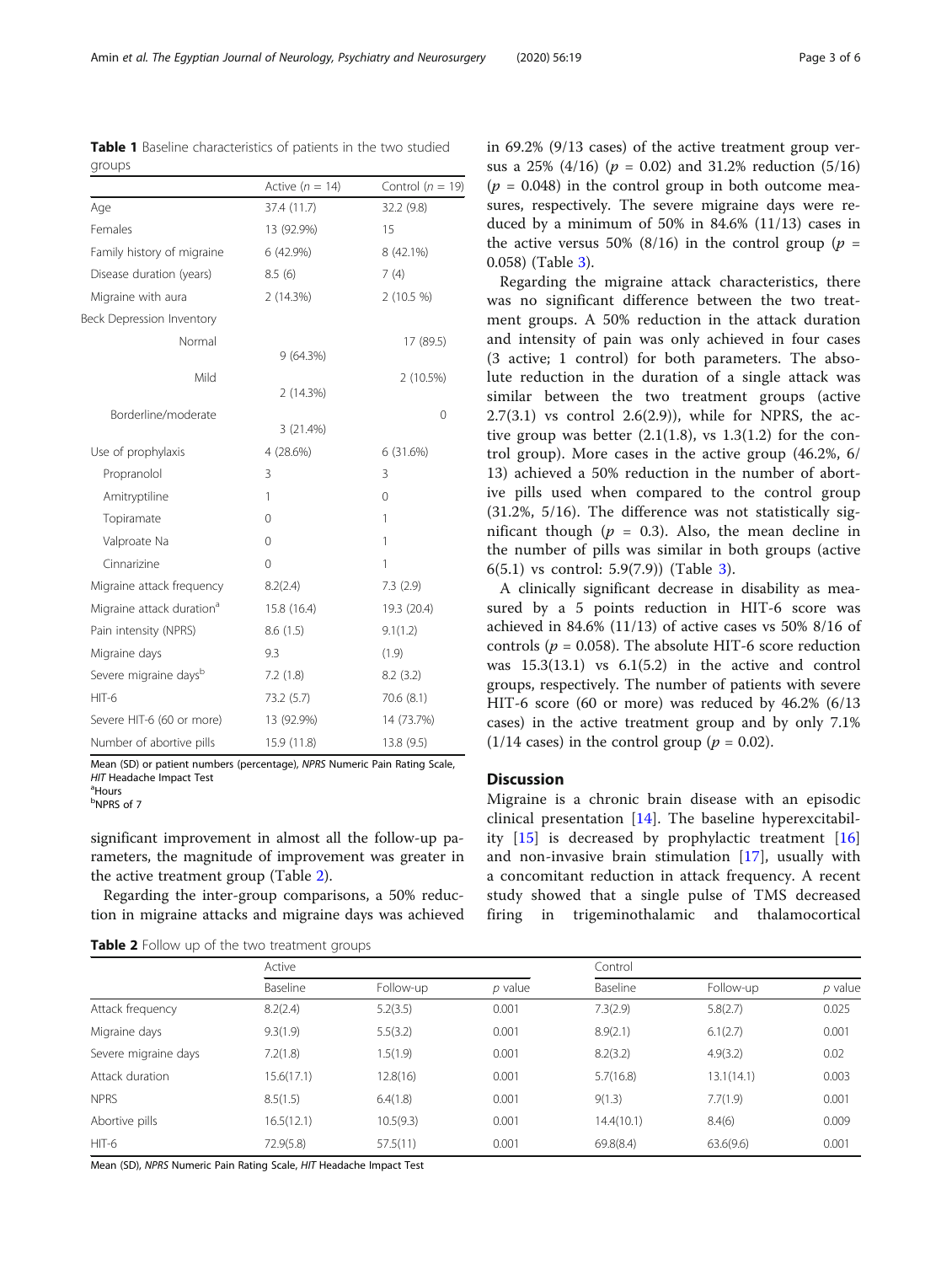|                                               | Active ( $n = 13$ ) [absolute reduction] | Placebo $(n = 16)$<br>[absolute reduction] | $p$ value |
|-----------------------------------------------|------------------------------------------|--------------------------------------------|-----------|
| Migraine attack frequency [number of attacks] | $9(69.2\%)$ [3.1]                        | $4(25%)$ [1.5]                             | 0.02      |
| Migraine days [number of days]                | $9(69.2\%)$ [3.8]                        | $5(31.2\%)$ [2.8]                          | 0.048     |
| Severe migraine days [number of days]         | 11 (84.6%) [5.7]                         | 8 (50%) [3.3]                              | 0.058     |
| NPRS [score difference]                       | $3(23%)$ [2.1]                           | $1(6.25\%)$ [1.3]                          | 0.2       |
| Single attack duration [h]                    | $3(23%)$ [2.7]                           | $1(6.25\%)$ [2.6]                          | 0.19      |
| Use of abortive pills [number of pills]       | $6(46.2\%)$ [6]                          | 5(32.2%) [5.9]                             | 0.3       |

<span id="page-3-0"></span>Table 3 Comparison between the two treatment groups regarding the number of cases achieving a minimum of 50% reduction, and the absolute reduction in different migraine severity parameters

Patient numbers (percentage), NPRS Numeric Pain Rating Scale

neurons in rats after induction of cortical spreading depression [[18\]](#page-4-0). When applied to the LDLPFC, rTMS exerted a bilateral non-opioid pain modulating effect [[19](#page-4-0)–[21\]](#page-4-0). In addition to changes in neuronal network activity, rTMS has been shown to induce changes in dopamine [[22\]](#page-4-0), and glutamate levels [[23\]](#page-4-0). Repeated rTMS stimulation-induced synaptic plasticity via longterm potentiation, hence repeated sessions can induce a response that outlasts the stimulation period [[24\]](#page-4-0).

The main drugs used for episodic migraine prophylaxis include antiepileptics, like topiramate, and valproate, beta-blockers and amitriptyline [\[25](#page-4-0)]. Unfortunately, the effectiveness of these medications in reducing migraine frequency by at least 50% is in the range of 20–45%, with a sham response rate of 10–25% and with 10–17% of cases stopping the treatments for intolerable side effects [\[4](#page-4-0)]. This leaves a big room for finding better management options for nonresponders that can achieve the main treatment pillars of 50% or more reduction in migraine frequency while reducing attack severity, and decreasing the need for abortive medications. This decreases the disability burden and also minimizes the risk of medication overuse or conversion to chronic migraine [\[26](#page-4-0)]. High-frequency rTMS applied over the LDLPFC was used by Brighina et al. in an open-label shamcontrolled study  $(n = 12)$  that recruited chronic migraineurs. The 6 cases in the active group achieved a significant reduction of migraine attacks  $($  > 50%)  $[8]$  $[8]$ . Another study recruited 14 chronic migraine cases, who received 23 rTMS sessions over the LDLPFC on alternate days failed to show a significant improvement in the active treatment group [\[7](#page-4-0)]. Misra et al. applied three sessions of 10 Hz rTMS over the LDLPFC on alternate days in a double-blinded randomized sham-controlled RCT. They recruited a heterogenous group of 100 cases with chronic and episodic migraine, with or without aura, some of them were overusing abortive medications. The active treatment group improved greatly, with around 78.8% reduction in attack frequency in the active group vs a 33 reduction in the control group. The improvement was noticed mainly in the chronic migraine group [\[9](#page-4-0)]. A fourth RCT examined the effectiveness of rTMS applied to the primary motor area against an active comparator (Botulinum toxin) in chronic migraine. Their results showed a 50% reduction of migraine days in 65–70% of cases in both treatment groups in the first month after therapy [\[27](#page-5-0)]. Low-frequency rTMS was tried over the vertex area in a shamcontrolled study that recruited 27 cases. Both groups showed a modest improvement but there was no difference between the two treatment groups [[28\]](#page-5-0).

Our study showed a reduction of 50% or more in migraine frequency and migraine days in almost 70% of the active treatment group. The sham response was 25%. The absolute reduction in the number of attacks was 3.1 compared to a reduction of 2.4 attacks with topiramate 200 mg [\[19](#page-4-0)].

Of note, although the sham stimulation group achieved a 25% reduction in attack frequency, only 1/14 cases achieved a significant reduction in disability measured by HIT-6 as opposed to 6/13 in the active group. This means that active LDLPFC rTMS helps more cases, especially severe ones, and contributes to disability reduction.

Regarding depressive symptoms, 91.9 % of the studied sample had no or mild depression using the Beck Depression Inventory. However, due to the fact that LDLPFC high-frequency rTMS has a known antidepressant effect [\[29\]](#page-5-0), it might be useful in future studies to correlate mood changes with the prophylactic role of rTMS in migraine.

Overall, rTMS is considered an attractive option for the prophylaxis of migraine. It is well tolerated and can be used independently or as an addition to pharmacological treatments [[24\]](#page-4-0). Nevertheless, more work is needed at the bench side to better understand the correlation between the observed changes in neurotransmitter and neural activation studies in healthy and migraine cases, the clinical phenomenology of migraine, the rTMS stimulation parameters,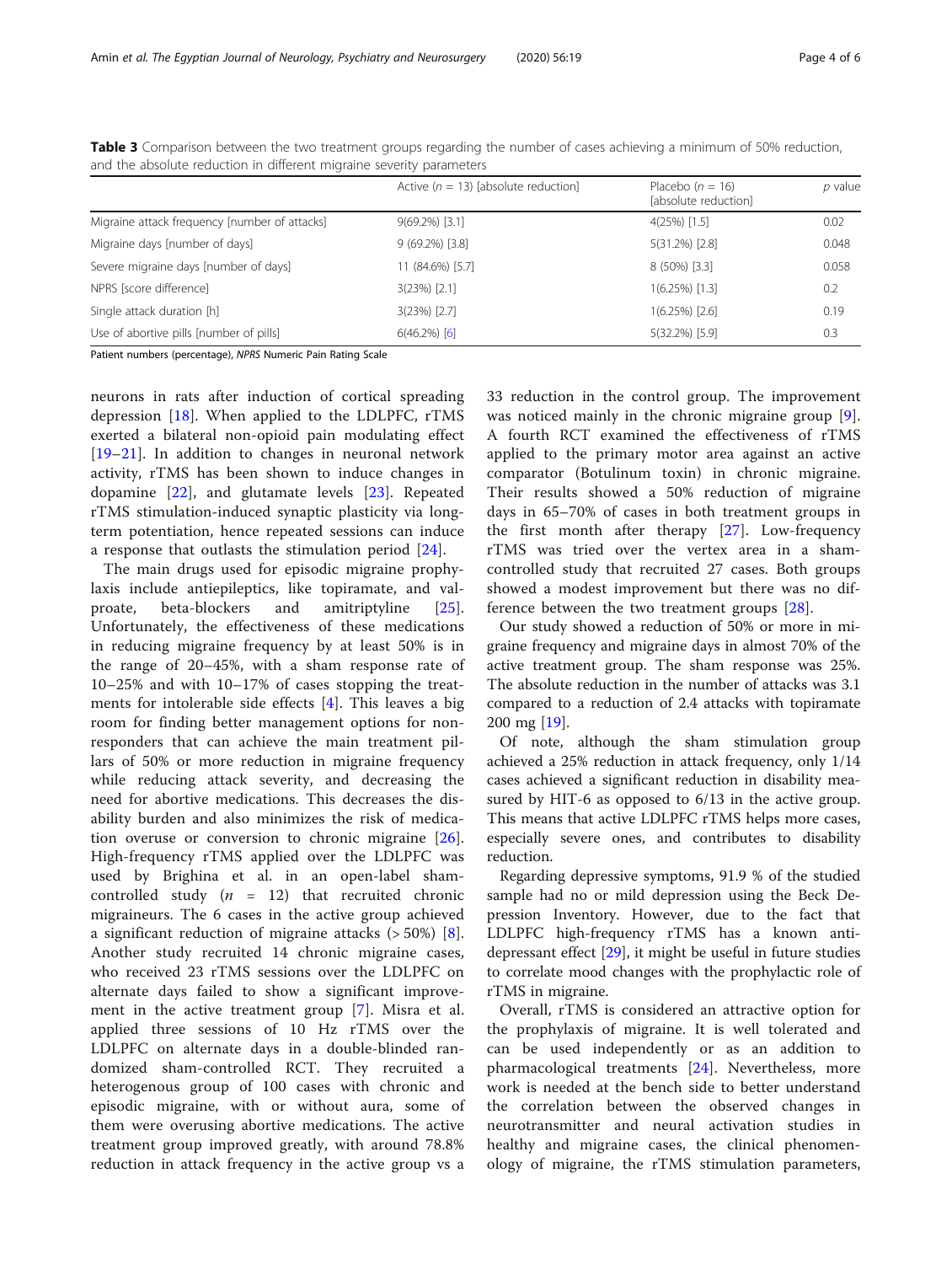<span id="page-4-0"></span>and the clinical response to rTMS. This can help us to explain the discrepancies in clinical response to rTMS and to improve our selection process of cases who can benefit from this treatment.

#### Abbreviations

HIT 6: Headache Impact Test; ICHD: The international classfication of Headache disorder; LDLPFC: Left dorsolateral prefrontal cortex; MT: Motor threshold; NPRS: Numeric Pain Rating Scale; rTMS: Repetitive transcranial magnetic stimulation; SD: Standard deviation; SPSS: Statistical Package for Social Science

#### Acknowledgements

Not applicable

Ethics approval and consent to participate

The authors declare that the human experiments in this clinical trial have been approved by the ethical standard committee of Faculty of Medicine, AinShams University, on 19 July 2012 with reference number FMASU 1171/ 2012. The ethical committee of the Faculty of Medicine, AinShams University, has clearly approved experiments on human being (live vertebrates). All participants gave their written informed consent, and the study was approved by Ain Shams University ethical committee for a retrospective analysis that is IRB-approved. There is an approval of disclosure of all of the data that has been collected during the study and approved to be published into a journal or any public way. The study was a pilot clinical trial so did not need a registry number before the start of the trial. Trial Registration: [Clinical-](http://clinicaltrials.gov)[Trials.gov](http://clinicaltrials.gov), Identifier: NCT04031781. Registered 23 July 2019—retrospectively registered at [https://clinicaltrials.gov/ct2/show/NCT04031781?term=Mi](https://clinicaltrials.gov/ct2/show/NCT04031781?term=Migraine+Prophylaxis&recrs=ce&type=Intr&con)[graine+Prophylaxis&recrs=ce&type=Intr&con](https://clinicaltrials.gov/ct2/show/NCT04031781?term=Migraine+Prophylaxis&recrs=ce&type=Intr&con) d=Migraine&rank=9.

#### Authors' contributions

RA led and coordinated the data collection. TE led the team and was responsible for statistical analysis, revised and supervised the manuscript writing. SA led the coordination and communication between the team, study concept, and design. MH supervised the study and critical revision. NS reviewed the protocol and critical revision. SH study concept and design. SS and MS contributed to the acquisition of data, writing the manuscript, analysis, and interpretation. All authors read and approved the manuscript.

#### Funding

There has been no sponsorship for this study. Dr. Randa Amin, Dr. Tamer Emara, Dr. Samia Ashour, Dr. Mahmoud Hemeda, Dr. Nahed Salah El-Din, Dr. Salma Hamed, Dr. Sara Shouman, and Dr. Mohamed Shouman report no disclosure.

#### Availability of data and materials

Anonymized data of patients not published within this article will be made available by request from any investigator.

#### Consent for publication

Not applicable

#### Competing interests

The authors declare that they have no competing interests.

#### Author details

<sup>1</sup>Neurrology Department, Faculty of medicine, Ain Shams University, Abbasia, Cairo, Egypt. <sup>2</sup>Resident of Family Medicine, Ain Shams University Hospitals, Abbasia, Cairo, Egypt. <sup>3</sup>Resident of Toxicology, Ain Shams University Hospitals, Abbasia, Cairo, Egypt.

#### Received: 12 August 2019 Accepted: 19 December 2019 Published online: 03 February 2020

#### References

1. Vos T, Barber RM, Bell B, et al. Global, regional, and national incidence, prevalence, and years lived with disability for 301 acute and chronic diseases and injuries in 188 countries, 1990-2013: a systematic analysis for the Global Burden of Disease Study 2013. Lancet. 2015;386(9995):743–800.

- 2. Bigal ME, Serrano D, Buse D, Scher A, Stewart WF, Lipton RB. Acute migraine medications and evolution from episodic to chronic migraine: a longitudinal population-based study. Headache. 2008;48(8):1157–68.
- 3. Bigal ME, Lipton RB. Modifiable risk factors for migraine progression. Headache. 2006;46(9):1334–43.
- 4. Shamliyan TA, Choi JY, Ramakrishnan R, et al. Preventive Pharmacologic Treatments for Episodic Migraine in Adults. J Gen Intern Med. 2013;28(9): 1225–37.
- 5. Lan L, Zhang X, Li X, Rong X, Peng Y. The efficacy of transcranial magnetic stimulation on migraine: a meta-analysis of randomized controlled trails. J Headache Pain. 2017;18:86.
- 6. Lipton RB, Dodick DW, Silberstein SD, et al. Single-pulse transcranial magnetic stimulation for acute treatment of migraine with aura: a randomised, doubleblind, parallel-group, sham-controlled trial. Lancet Neurol. 2010;9(4):373–80.
- 7. Conforto AB, Amaro E, Gonçalves AL, et al. Randomized, proof-of-principle clinical trial of active transcranial magnetic stimulation in chronic migraine. Cephalalgia. 2014;34(6):464–72.
- 8. Brighina F, Piazza A, Vitello G, et al. rTMS of the prefrontal cortex in the treatment of chronic migraine: a pilot study. J Neurol Sci. 2004;227(1): 67–71.
- 9. Misra UK, Kalita J, Bhoi SK. High-rate repetitive transcranial magnetic stimulation in migraine prophylaxis: a randomized, placebo-controlled study. J Neurol. 2013;260(11):2793–801.
- 10. Headache Classification Committee of the International Headache Society (IHS). The International Classification of Headache Disorders, 3rd edition (beta version). Cephalalgia. 2013;33(9):629–808.
- 11. Emara TH, Moustafa RR, ElNahas NM, et al. Repetitive transcranial magnetic stimulation at 1Hz and 5Hz produces sustained improvement in motor function and disability after ischaemic stroke. Eur J Neurol. 2010;17(9):1203– 9.
- 12. Bayliss MS, Batenhorst AS. The HIT-6TM: a user's guide. Lincoln, RI: QualityMetric Incorporated, 2002.
- 13. Smelt AF, Assendelft WJ, Terwee CB, Ferrari MD, Blom JW. What is a clinically relevant change on the HIT-6 questionnaire? An estimation in a primary-care population of migraine patients. Cephalalgia 2014 Jan; 34(1):29- 36. Miller S. The acute and preventative treatment of episodic migraine. Ann Indian Acad Neurol. 2012;15(Suppl 1):S33–9.
- 14. Haut SR, Bigal ME, Lipton RB. Chronic disorders with episodic manifestations: focus on epilepsy and migraine. Lancet Neurol. 2006;5:148– 57.
- 15. Goadsby PJ, Lipton RB, Ferrari MD. Migraine— current understanding and treatment. N Engl J Med. 2002;346:257–70.
- 16. Ayata C, Jin H, Kudo C, Dalkara T, Moskowitz MA. Suppression of cortical spreading depression in migraine prophylaxis. Ann Neurol. 2006;59:652–61.
- 17. Urora SK, Welch KM, Al-Sayed F. The threshold for phosphenes is lower in migraine. Cephalalgia. 2003;23:258–63.
- 18. Andreou AP, Holland PR, Akerman S, Summ O, Fredrick J, Goadsby PJ. Transcranial magnetic stimulation and potential cortical and trigeminothalamic mechanisms in migraine. Brain. 2016;139:2002–14.
- 19. Shehata HS, Esmail EH, Abdelalim A, et al. Repetitive transcranial magnetic stimulation versus botulinum toxin injection in chronic migraine prophylaxis: a pilot randomized trial. J Pain Res. 2016;9:771–7.
- 20. Lorenz J, Minoshima S, Casey KL. Keeping pain out of mind: the role of the dorsolateral prefrontal cortex in pain modulation. Brain. 2003;126(pt5):1079– 91.
- 21. Jürgens TP, Leone M. Pearls and pitfalls: neurostimulation in headache. Cephalalgia. 2013;33(8):512–25.
- 22. Strafella AP, Paus T, Barrett J, Dagher A. Repetitive transcranial magnetic stimulation of the human prefrontal cortex induces dopamine release in the caudate nucleus. J Neurosci. 2001;21:RC157.
- 23. Michael N, Gosling M, Reutemann M, et al. Metabolic changes after repetitive transcranial magnetic stimulation (rTMS) of the left prefrontal cortex. A sham-controlled proton magnetic resonance spectroscopy (1H MRS) study of health brain. Eur J Neurosci. 2003;17:2462–8.
- 24. Lipton RB, Pearlman SH. Transcranial magnetic simulation in the treatment of migraine. Neurotherapeutics. 2010;7(2):204–12.
- 25. Estemalik E, Tepper S. Preventive treatment in migraine and the new US guidelines. Neuropsychiatr Dis Treat. 2013;9:709–20.
- 26. Saper JR, Diamond M, Couch JR, et al. Topiramate for migraine prevention: a randomized controlled trial. JAMA. 2004;291(8):965–73.